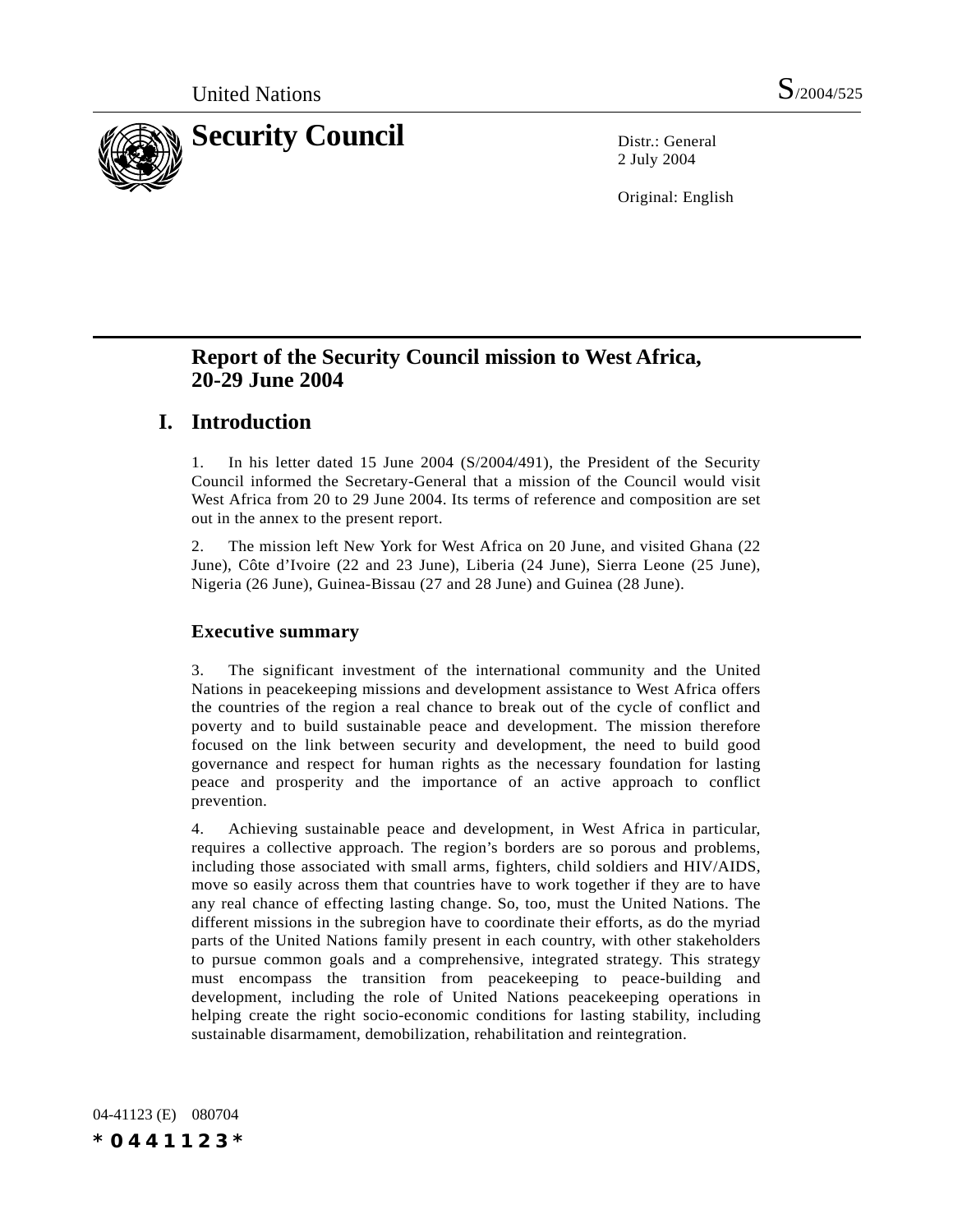5. In all this the Economic Community of West African States (ECOWAS) is playing an increasingly active and valuable role: mobilizing the countries of the subregion to undertake peacekeeping missions; leading conflict resolution initiatives, in particular the recent initiatives in Liberia, Guinea-Bissau and Côte d'Ivoire; and working with the United Nations Office for West Africa on a regional conflict-prevention strategy. With the political commitment of its member States and the continued support of the United Nations and other partners, these efforts are gradually helping to build security and stability in the subregion, which, in turn, will lay the basis for greater economic integration and growth.

6. The mission took place at a time of significant progress in the peace-building efforts in the subregion, with the exception of the worrying breakdown in the peace process in Côte d'Ivoire. Despite continuing challenges, the post-conflict peace consolidation process in Sierra Leone was proceeding steadily. The situation in Liberia had considerably improved with the disarmament and demobilization of a substantial number of combatants, the deployment of the United Nations Mission in Liberia (UNMIL) and the start of preparations for elections in 2005. Guinea-Bissau had held successful legislative elections, a major step towards restoring constitutional order and promoting sustainable peace and stability. The Council was seriously concerned, however, about the situation in Côte d'Ivoire, where the implementation of the Linas-Marcoussis Agreement had suffered a serious setback and the Government of National Reconciliation had ceased to function normally.

7. In Côte d'Ivoire the mission's key message was that President Laurent Gbagbo and all parties bore individual responsibility for finding a way out of the current political impasse. President Gbagbo promised the mission that he would submit legislation to the National Assembly by 28 July and resolve the issues of the United Nations Mission in Côte d'Ivoire (UNOCI) radio and status-of-forces agreement by the end of June. The mission believes the Security Council must monitor these commitments closely and, if necessary, take measures against those who fail to honour them. The mission also stressed that attacks on the United Nations or its personnel were absolutely unacceptable; the Council should also be prepared to respond to these with targeted measures.

8. In Liberia, the mission found Chairman Charles Gyude Bryant determined to put the country on the right track towards free, fair and transparent elections in 2005. This will present major challenges: establishing security in the many stilllawless parts of the country; disarming and, more difficult, providing education and jobs for ex-combatants; and restoring civil authority throughout a country that has been largely ungoverned for the last 15 years. The mission hopes that Chairman Bryant's commitment to good governance and democracy will be recognized by donors willing to help Liberia achieve these goals.

9. With UNAMSIL's numbers in Sierra Leone fast diminishing, the mission saw Sierra Leone's immediate priority as preparing to take full responsibility for its own security. Over the longer term, the underlying causes of conflict must be resolved, economic opportunity created and good relations built with neighbouring countries. Many believe that lasting reconciliation requires that former President Charles Taylor of Liberia stand trial at the Special Court for Sierra Leone.

10. The mission congratulated President Henrique Rosa of Guinea-Bissau on the considerable progress already made towards democracy and good governance since the coup of September 2003. It was clear, though, that the Government badly needs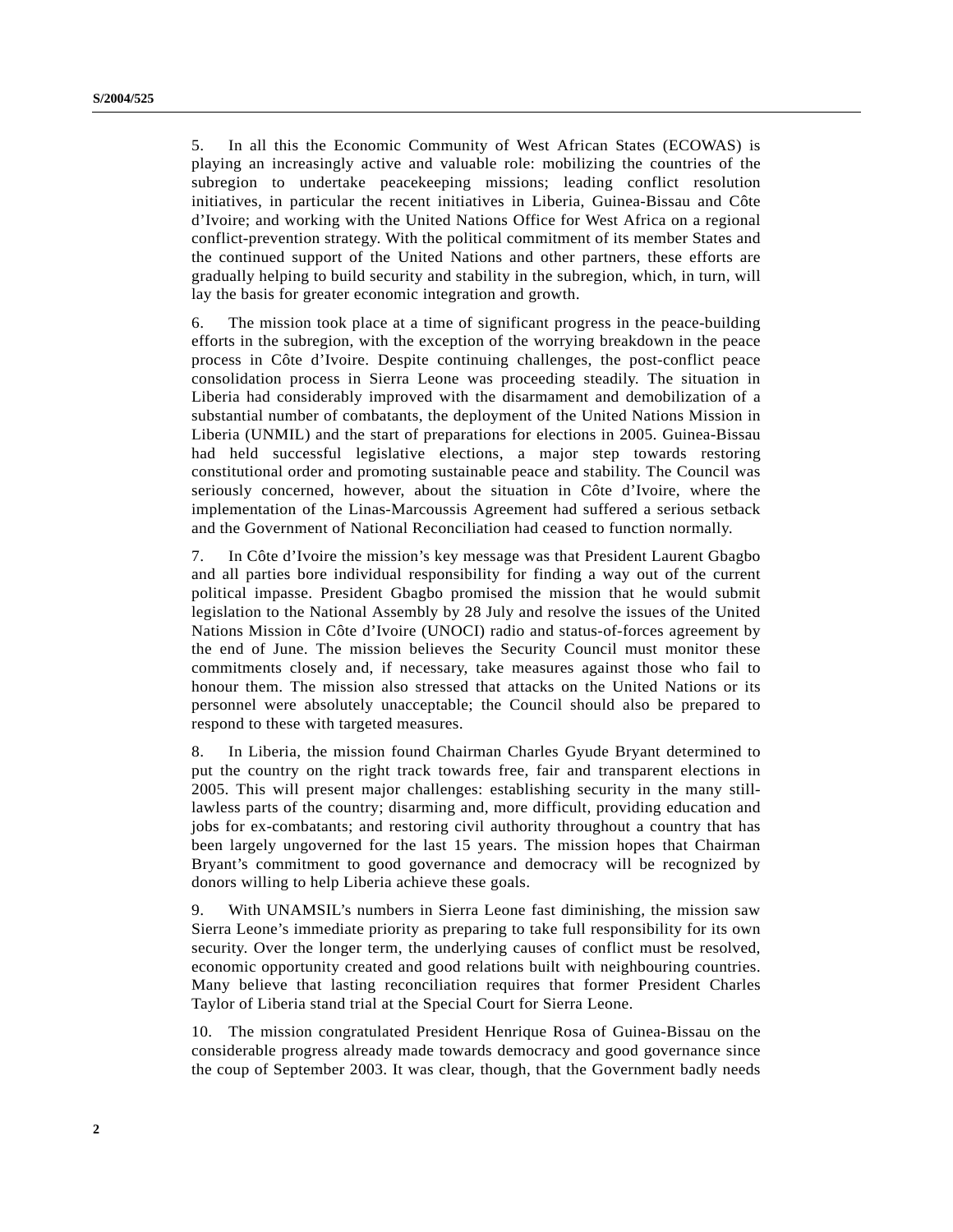much more financial and technical assistance to carry out its announced priorities. The mission hopes that donors will provide those resources and urges the Government to abide by its principles and remain deeply committed to the successful completion and consolidation of the transition.

11. Throughout its visit, the mission returned repeatedly to several key issues of concern to the Security Council. These included human rights, the role of women and other gender-related issues, child soldiers, humanitarian issues, movements of arms and mercenaries across borders, human trafficking, reconciliation, justice and the rule of law. These also reflected the concerns that had been communicated to the mission by non-governmental organizations at a preparatory meeting in New York. The mission stressed to all interlocutors that these issues had to be tackled in order to address the root causes of conflict in the region and build sustainable peace and development.

# **II. Process**

12. The mission held extensive discussions in the countries visited with the key national and international stakeholders, including the current chairman of ECOWAS, the President of Ghana, and heads of State and Government in Côte d'Ivoire, Liberia, Sierra Leone, Nigeria, Guinea-Bissau and Guinea; the Presidents of the National Assembly in Côte d'Ivoire and Guinea-Bissau; senior cabinet members and ministers; the Executive Secretary of ECOWAS; the International Contact Group for Liberia; the Monitoring Committee in Côte d'Ivoire; the Prosecutor and the Registrar of the Special Court for Sierra Leone and the Chairman of the Truth and Reconciliation Commission for Sierra Leone; and the United Nations country teams, diplomatic corps and representatives of civil society organizations. Preparatory meetings were held in New York to discuss the mission's objectives with representatives of the countries to be visited, as well as with nongovernmental organizations active in West Africa.

# **III. Activities and findings of the mission**

#### **Côte d'Ivoire**

13. The mission emphasized to President Gbagbo, and to other interlocutors in Côte d'Ivoire and elsewhere, the Security Council's serious concern over the breakdown in the peace process, the impasse in the implementation of the Linas-Marcoussis Agreement and the current non-functioning of the Government of National Reconciliation. The President of Ghana, John Kufuor, current chairman of ECOWAS, informed the mission in Accra that the 20 June 2004 Abuja mini-summit of the heads of State of Nigeria, Ghana and Togo, chaired by ECOWAS, had agreed on a number of steps to be taken both by President Gbagbo and ECOWAS to help break the political impasse. On the same day, President Gbagbo delivered an address to the nation in which he announced his intention to request the National Assembly to accelerate consideration and adoption of the fundamental legislative reforms envisaged under the Linas-Marcoussis Agreement. The President also called on all the signatories of the agreement to resume dialogue with the aim of reactivating the Government of National Reconciliation. It was understood that a follow-up summit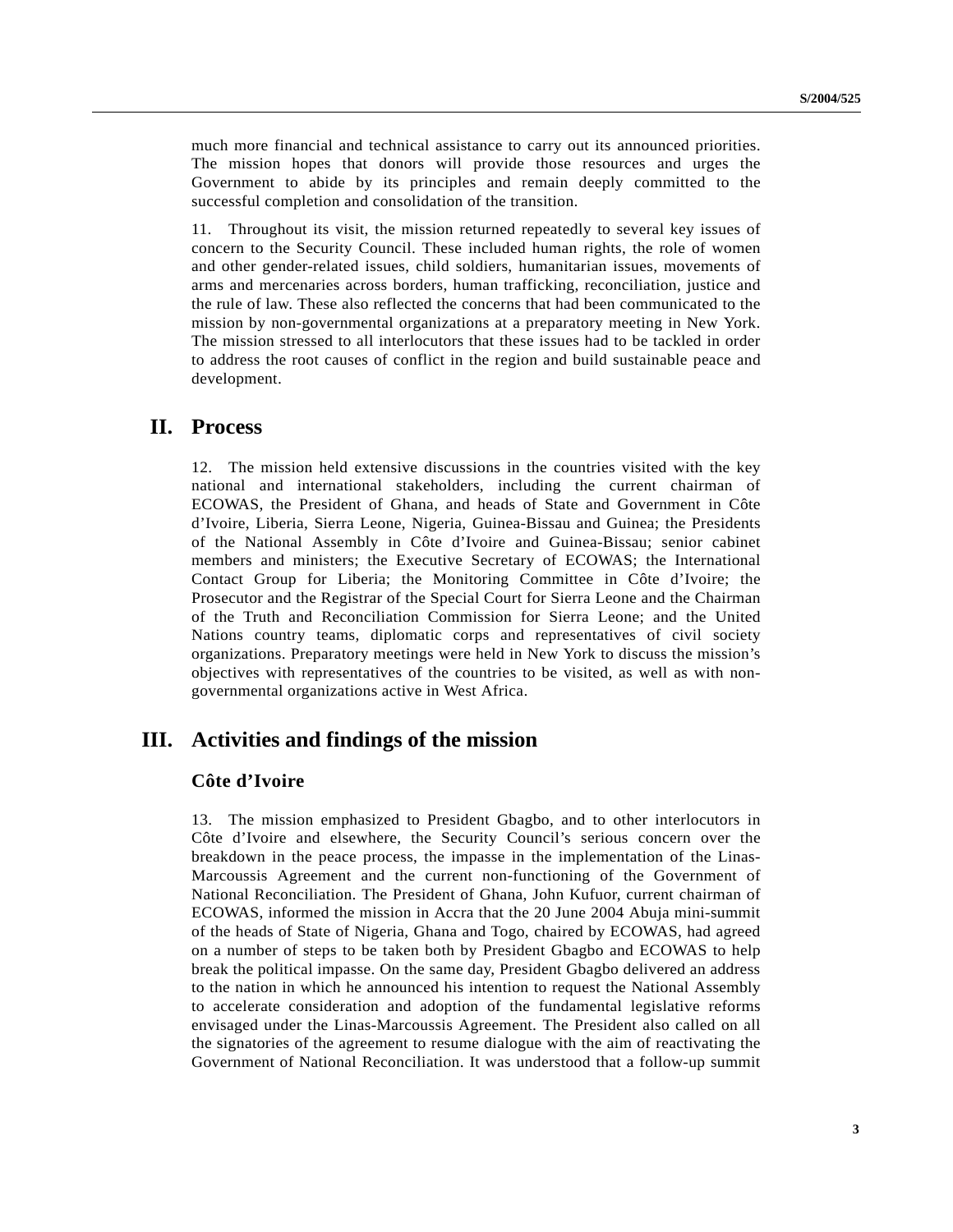would take place in June involving the three main opposition leaders, former President Bedie, former Prime Minister Alassane Ouattara and the leader of the Forces nouvelles, Guillaume Soro. In Abuja, Nigeria, the mission learned that the Ivorian parties were still discussing the convening of a reconciliation meeting between President Gbagbo and the Group of Seven political parties, signatories of the Linas-Marcoussis Agreement. Regrettably, the reconciliation meeting, which took place on 29 and 30 June in Abidjan, did not result in an agreement on the resumption of normal functioning of the Government of National Reconciliation.

14. The mission impressed upon President Gbagbo and all parties that they bore primary responsibility for the restoration of peace and stability in their country. The international community stood ready to support their efforts as part of a genuine contract. The mission also called on the Ivorian parties to demonstrate genuine political will and leadership in fulfilling their obligations under the Linas-Marcoussis Agreement. The mission emphasized that the agreement remained the only framework for returning the country to normalcy and that the Security Council would consider appropriate, targeted measures against individuals who obstructed its implementation. The Council's approach was positive, but determined; it would prefer not to have to act against individuals, but would do so if necessary.

15. In this regard, the mission identified three concrete measures as vital for restarting the peace process and facilitating the ultimate objective of free, fair and transparent elections in October 2005. First, the Government of National Reconciliation should be reconstituted and resume its work without further delay and should define a detailed and time-bound schedule of implementation of the Linas-Marcoussis Agreement. Second, the Government should take the necessary measures to facilitate the early adoption by the National Assembly of the fundamental political reforms envisaged in the agreement. This would help reduce the prevailing mistrust among the parties, create a conducive environment for the implementation of the disarmament, demobilization, rehabilitation and reintegration programme and facilitate the restoration of civil administration throughout the country. Third, the Ivorian parties should rise above their personal ambitions and act in unity to forge a better future for their country. They should commit to hold regular high-level dialogue without preconditions. President Gbagbo and Prime Minister Seydou Diarra could help in this regard.

16. The mission further stressed that attacks against United Nations personnel and property were absolutely unacceptable and must cease, in particular since UNOCI had been established at the express request of the Ivorian Government and ECOWAS to support the peace process. The mission also underlined their wish to see the early signing of the status-of-forces agreement between the Government and the United Nations, as well as the operation of United Nations radio to help explain UNOCI's mandate and the role of the Organization in supporting the implementation of the Linas-Marcoussis Agreement to all Ivorians. The mission warned that the international community would not tolerate a culture of impunity in Côte d'Ivoire and that it would hold all those responsible for gross human rights violations individually accountable. The parties were reminded of the recent establishment of the International Commission of Inquiry to investigate all reports of human rights violations since the events of September 2002.

17. The Ivorian parties were unanimous in acknowledging that the lack of trust and confidence among them had seriously hampered the implementation of the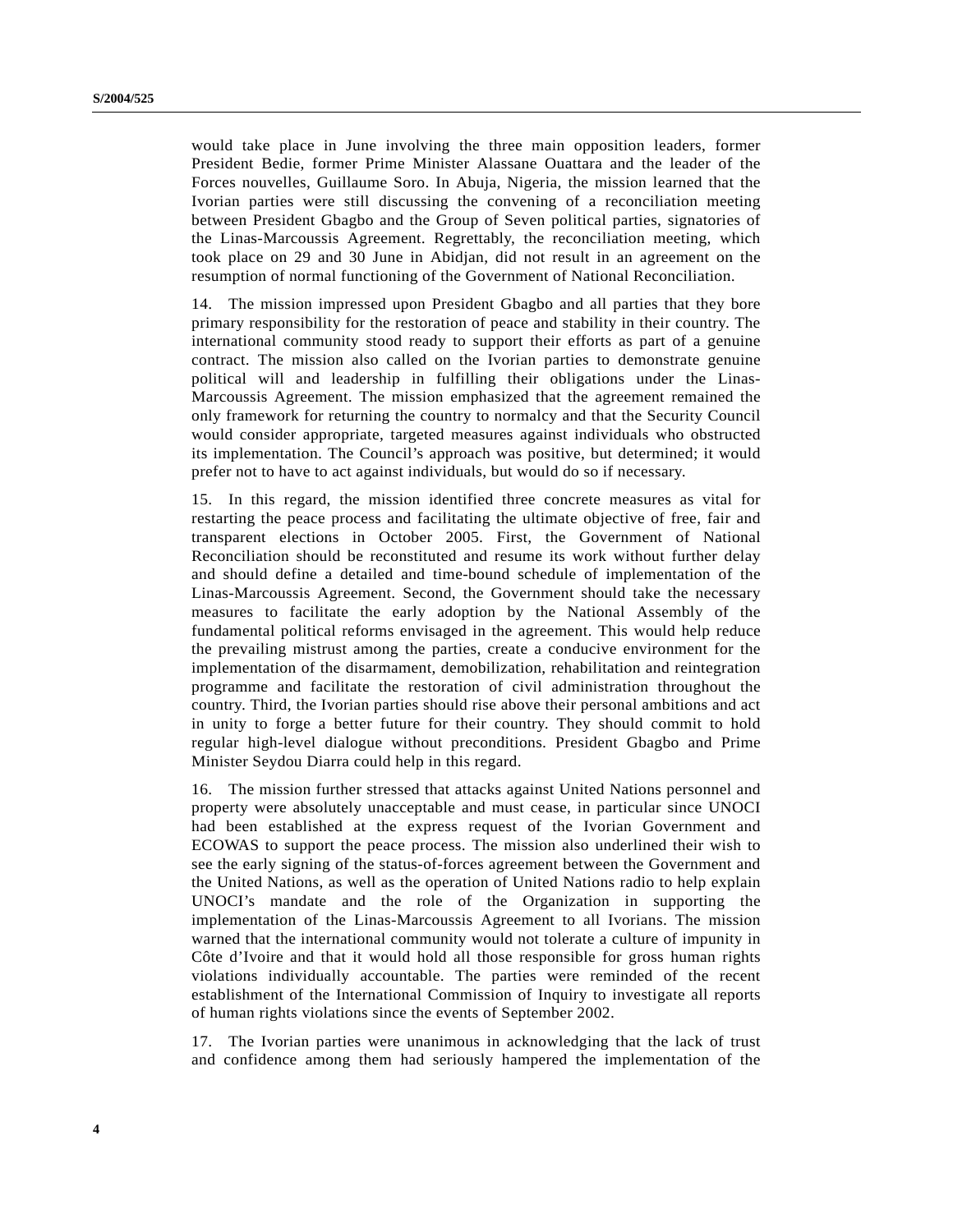Linas-Marcoussis Agreement. Some parties blamed the political stalemate on attempts by the Government to either delay the adoption of the fundamental political reforms provided for in the agreement or to present draft bills on those reforms that substantially diluted the letter and spirit of the agreement. Others attributed the impasse to attempts, through a deliberate misinterpretation of the Linas-Marcoussis Agreement, to deprive President Gbagbo of his constitutional prerogatives in favour of Prime Minister Seydou Diarra.

18. Almost all the Ivorian parties, however, expressed their preparedness to resume dialogue in order to reactivate the Government of National Reconciliation. President Gbagbo confirmed Prime Minister Seydou Diarra's assurances that: (a) the status-of-forces agreement would be signed by the end of June 2004; (b) the necessary technical modalities would be finalized by the first week of July 2004 to enable UNOCI to start operating its radio programming; and (c) according to a new schedule of implementation of the provisions of the Linas-Marcoussis Agreement, all the envisaged legislative reforms already sent to the National Assembly (the composition of the independent electoral commission, nationality and land reform) would be adopted by the Assembly by 28 July 2004. President Gbagbo assured the mission, at a meeting at which the Prime Minister and the President of the National Assembly were also present, that he would convene a special session of the Assembly should it fail to adopt those bills by that date. The President indicated, however, that, as provided for by the constitution of Côte d'Ivoire, the submission of the draft law on article 35 on the question of eligibility would take place only after the national territory had been reunified, meaning after completion of the disarmament, demobilization, rehabilitation and reintegration programme and the restoration of State authority throughout the country. The mission challenged this assertion and, indeed, on many occasions during its visit, expressed its regret at the lack of trust between the parties, which had led them to put preconditions on the implementation of key elements of the Linas-Marcoussis Agreement.

#### **Observations and recommendations**

19. The mission agreed that failure to resolve the political impasse in Côte d'Ivoire would not only provoke a major socio-economic and humanitarian disaster and compound the existing North-South divide in the country, but also would seriously upset the stability of the entire subregion. At the same time, the mission noted that there were encouraging prospects for moving the peace process forward, in particular the willingness of the Ivorian parties to resume dialogue and the preparedness of regional stakeholders, including leaders from West and Central Africa, to assist them in this regard. The presence of the Prime Minister and the President of the National Assembly at the mission's meeting with President Gbagbo is a sign of confidence-building among them.

20. The mission noted the concern expressed by the Force Commander of UNOCI that, unlike the French Licorne force, the Mission's rules of engagement did not permit it to use force in monitoring the ceasefire and providing protection to civilians under threat of imminent physical violence in the zone of confidence. This discrepancy made it difficult for the two forces to cooperate effectively, as had been envisaged, on operations that might require the use of force.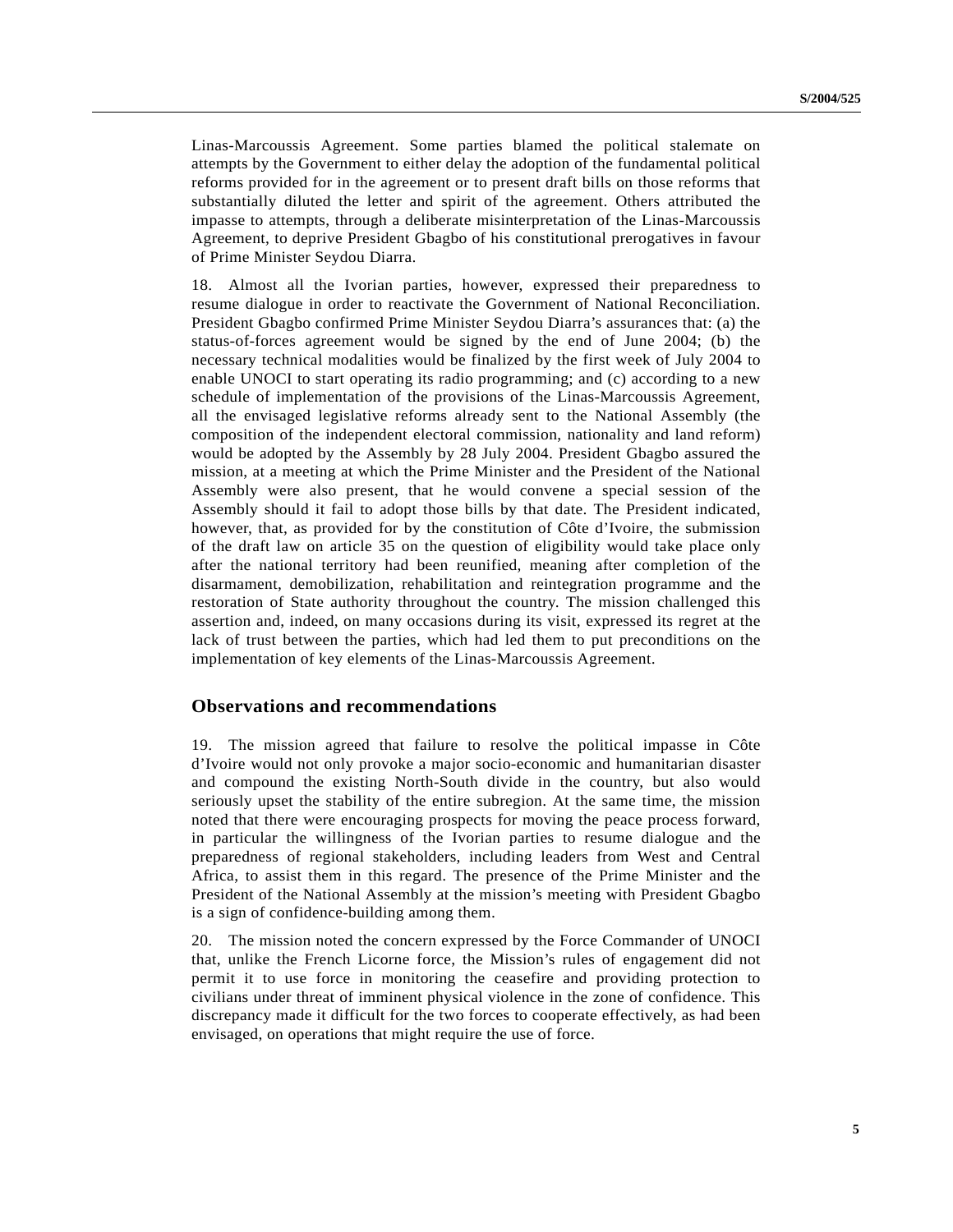21. **The mission recommends that:**

(a) **President Gbagbo and Prime Minister Seydou Diarra should, as a priority, consult with all the signatories of the Linas-Marcoussis Agreement on how best to reconstitute and reactivate the Government as soon as possible, including implementing urgent relevant confidence-building measures. These should include agreeing on a concrete, time-limited schedule of implementation of the agreement and ensuring that the draft laws on political reforms already transmitted to the National Assembly are adopted by 28 July 2004, in accordance with assurances given by President Gbagbo. Those laws should be consistent with the letter and spirit of the Linas-Marcoussis Agreement;**

(b) **All the Ivorian parties, in particular President Gbagbo and the three main opposition leaders, should commit to regular high-level dialogue without any preconditions;**

(c) **The Government should take all necessary measures to stop all hostile and/or provocative actions against UNOCI and all United Nations representatives, including disbanding all militias. Similar guarantees should be provided to all other foreign presences in the country, including the French Licorne force;**

(d) **Additional troops should be deployed to bring UNOCI up to its authorized level as soon as possible, enabling it to establish its presence throughout the country. The Council would welcome advice from the Department of Peacekeeping Operations on whether the mandate of UNOCI is adequately defined to allow for readjustment of its rules of engagement to allow it to use force in monitoring the ceasefire in the zone of confidence;**

(e) **The Government should honour its commitment to authorize the operation of UNOCI's radio by early July so that the Mission can help reverse the prevailing climate of misinformation about the United Nations mandate and defuse the culture of hate media;**

(f) **The Monitoring Committee (Comité de suivi) should work closely with the Government of National Reconciliation and ECOWAS in monitoring strict compliance by the parties with detailed and time-bound schedule of implementation of the Linas-Marcoussis Agreement, which is to be agreed upon;**

(g) **The Special Representative of the Secretary-General and the United Nations country team should continue to work closely with civil society organizations, in particular women's associations, with a view to integrating their concerns in the efforts by UNOCI and other parties to advance the peace process. Special attention should be paid to mainstreaming the gender perspective into UNOCI's activities;**

(h) **The Government should ensure that those responsible for human rights violations resulting from the events that occurred in Abidjan from 25 to 27 March 2004, as established by the report of the commission of inquiry of the Office of the United Nations High Commissioner for Human Rights, are identified and brought to justice;**

(i) **The Ivorian parties should commit themselves to cooperate fully with the recently established International Commission of Inquiry into human rights**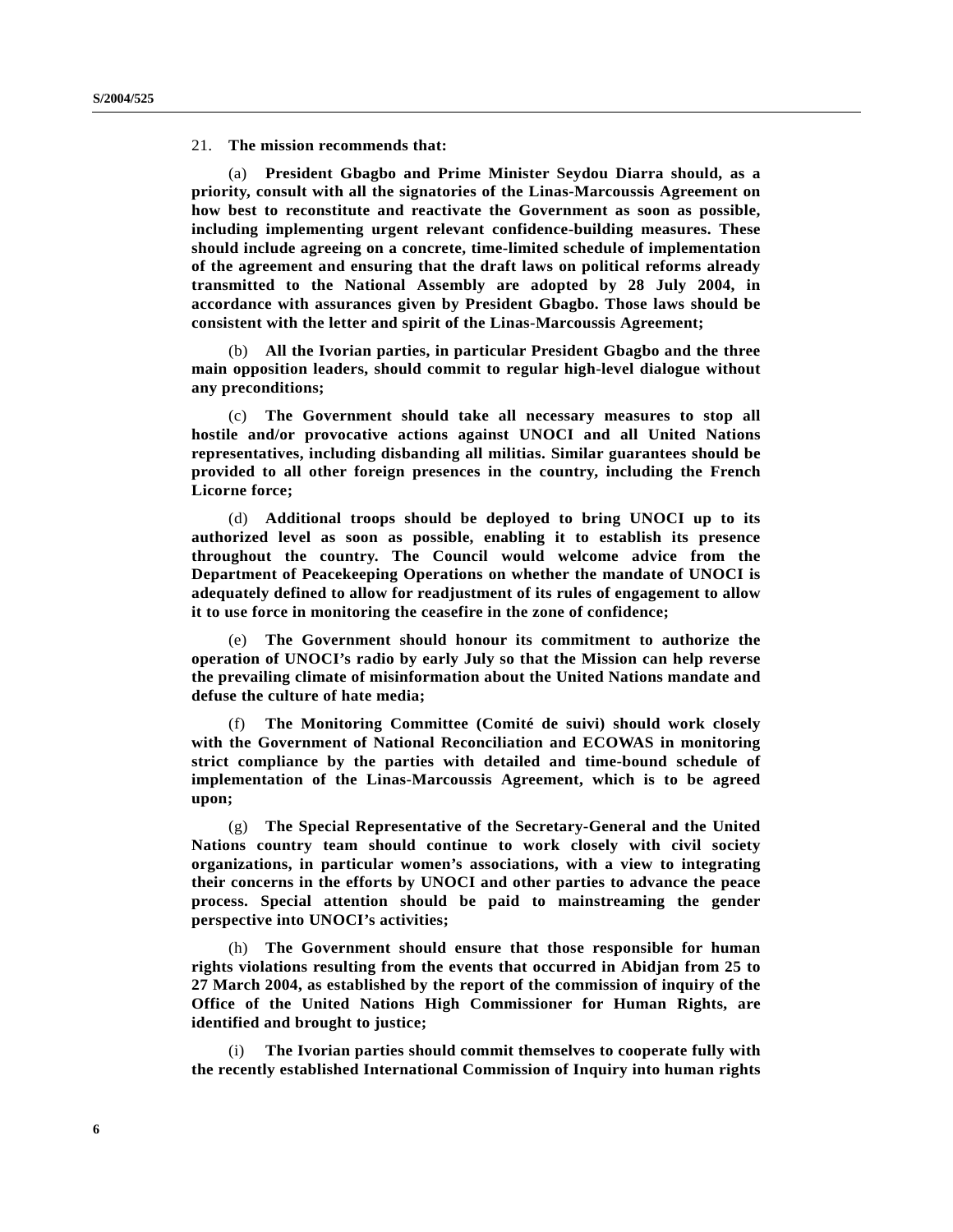**violations since September 2002. Once the Commission issues its report, the Government should ensure that those responsible for human rights violations are identified and brought to justice. The Security Council should encourage possible international assistance to the Ivorian judicial authorities to this end;**

(j) **The Government must continue to guarantee the unhindered movement and operation of humanitarian agencies and the protection of civilians, in particular vulnerable groups such as children and women. The necessary measures should be taken to remove all roadblocks;**

(k) **As provided in its mandate, UNOCI should start making the necessary arrangements to help the Ivorian parties prepare for the forthcoming general elections, including through the establishment of an appropriately staffed and equipped electoral component;**

(l) **The mission commends ECOWAS leaders for their significant contribution to breaking the current political impasse in Côte d'Ivoire and urges them to remain fully engaged with the Ivorian parties by ensuring that they fulfil their recent pledges to resume dialogue, reactivate the Government of National Reconciliation and expedite the process of consideration and adoption by the National Assembly of the main legislative reforms provided for in the Linas-Marcoussis Agreement and already sent to the Assembly. The mission further recommends that ECOWAS leaders should consider convening a follow-up mini-summit to review progress made in implementing the concrete steps agreed upon by the parties;**

(m) **The Security Council should monitor closely fulfilment of the pledges made by President Gbagbo and other Ivorian parties to the mission, particularly concerning the adoption of laws by 28 July and the resolution of the issues of the status-of-forces agreement and the operation of UNOCI radio by early July. The Council should consider targeted measures against individuals who obstruct the implementation of these pledges or of the Linas-Marcoussis Agreement or who fail to honour their commitments made to the mission.**

#### **Liberia**

22. The mission was impressed by the progress made in Liberia since the National Transitional Government took office and UNMIL deployed in October 2003. They recognized, however, that the challenges of reconstruction and peace-building were so great that the international community would have to remain intensively engaged for some time to come. The mission stressed to all interlocutors the importance of all parties setting aside factional differences and working together constructively for Liberia's future. In return the mission recognized the need for donors to live up to their commitments. **The mission urges donors to disburse quickly the pledges they made at the international donors conference on Liberia in February 2004.**

23. The mission identified several immediate priorities for Liberia, the most urgent of which was establishing security. The mission welcomed the fact that UNMIL troops would soon be fully deployed throughout the country and that training for the new Liberian police had begun. **In view of recent reports of unauthorized cross-**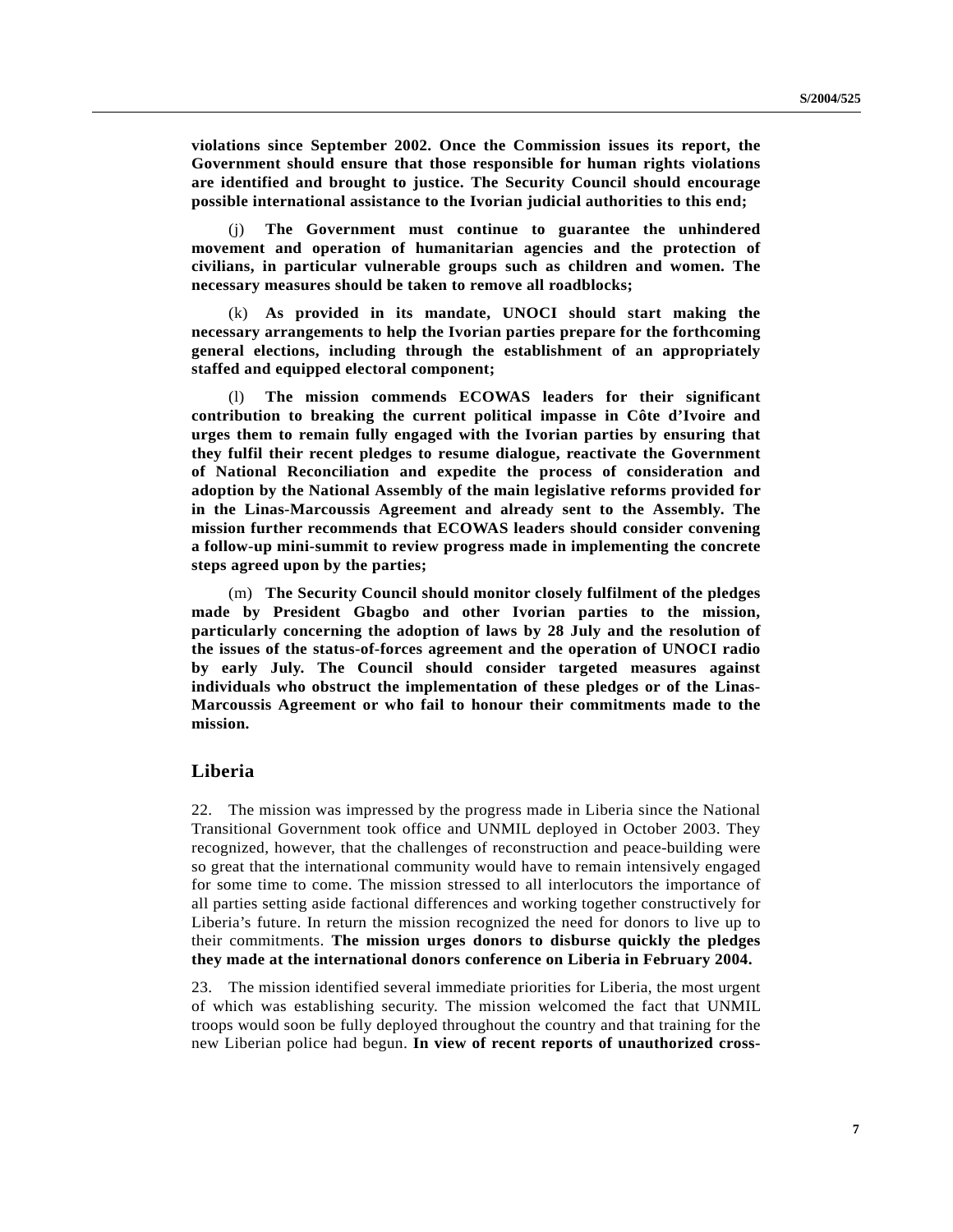**border movements, the mission recommends that UNMIL pay particular attention to monitoring Liberia's external borders.**

24. **Given the importance of re-establishing government authority throughout the country, the mission welcomes the deployment of UNMIL civil affairs officers in ministries and parastatals, as well as beyond Monrovia, and recommends that the remaining authorized civilian personnel, including human rights officers, be recruited and deployed as soon as possible.** Many interlocutors stressed the need to reform the security sector and re-establish justice and the rule of law, with ministers of the National Transitional Government identifying training and infrastructure for law enforcement agencies as particular priorities. **The mission welcomes the contribution of the United States of America in this area and encourages donors to contribute further.**

25. Many interlocutors stressed that effective disarmament, demobilization, rehabilitation and reintegration was a prerequisite for building stability and for holding elections. Almost 50,000 combatants have already disarmed, with special arrangements made for women and children. The mission was reassured that the apparently high ratio of combatants to weapons reflected the fact that fighters had often shared weapons. In response to the mission's concern about discrepancies between weapons payments in Liberia and Côte d'Ivoire, the Special Representative of the Secretary-General said this had been raised with the National Commission for Disarmament, Demobilization and Reintegration in Côte d'Ivoire, which is an Ivorian, not a United Nations, programme. Challenges ahead include the repatriation of foreign combatants, regarding which UNMIL has begun discussions with other United Nations missions in the subregion, and providing reintegration opportunities for up to 60,000 ex-combatants.

26. In Liberia as elsewhere in the region, a common concern was that considerable resources were devoted to disarmament and demobilization but that reintegration and rehabilitation, funded through voluntary contributions, were inadequately planned and resourced. Ministers of the National Transitional Government said that adequate funding for reintegration was crucial. Civil society representatives said that genuine reintegration had to involve whole communities, including noncombatants. **The mission agrees that adequate, timely funding for reintegration is essential and urges donors to contribute generously, including through the trust fund established by the United Nations Development Programme (UNDP).** Given the importance of coordination, the mission welcomed the establishment of a joint implementation unit on reintegration, comprising all stakeholders.

27. All the mission's interlocutors agreed on the importance of holding free, fair and transparent elections by the deadline of October 2005. The recently reconstituted National Election Commission will be responsible for organizing the elections, with the United Nations coordinating the necessary technical assistance and ECOWAS, the African Union and the European Union providing observers. Chairman Bryant said that it was essential, therefore, to develop the financial, technical and logistical capacity of the National Election Commission. The chairman and members of the Commission described the challenges they faced, including voter registration and civic education (particularly in rural areas) and strengthening civil society's role in elections, as well as the core tasks of planning the organization and conduct of the elections. Despite some funding from the National Transitional Government and existing pledges of assistance from donors,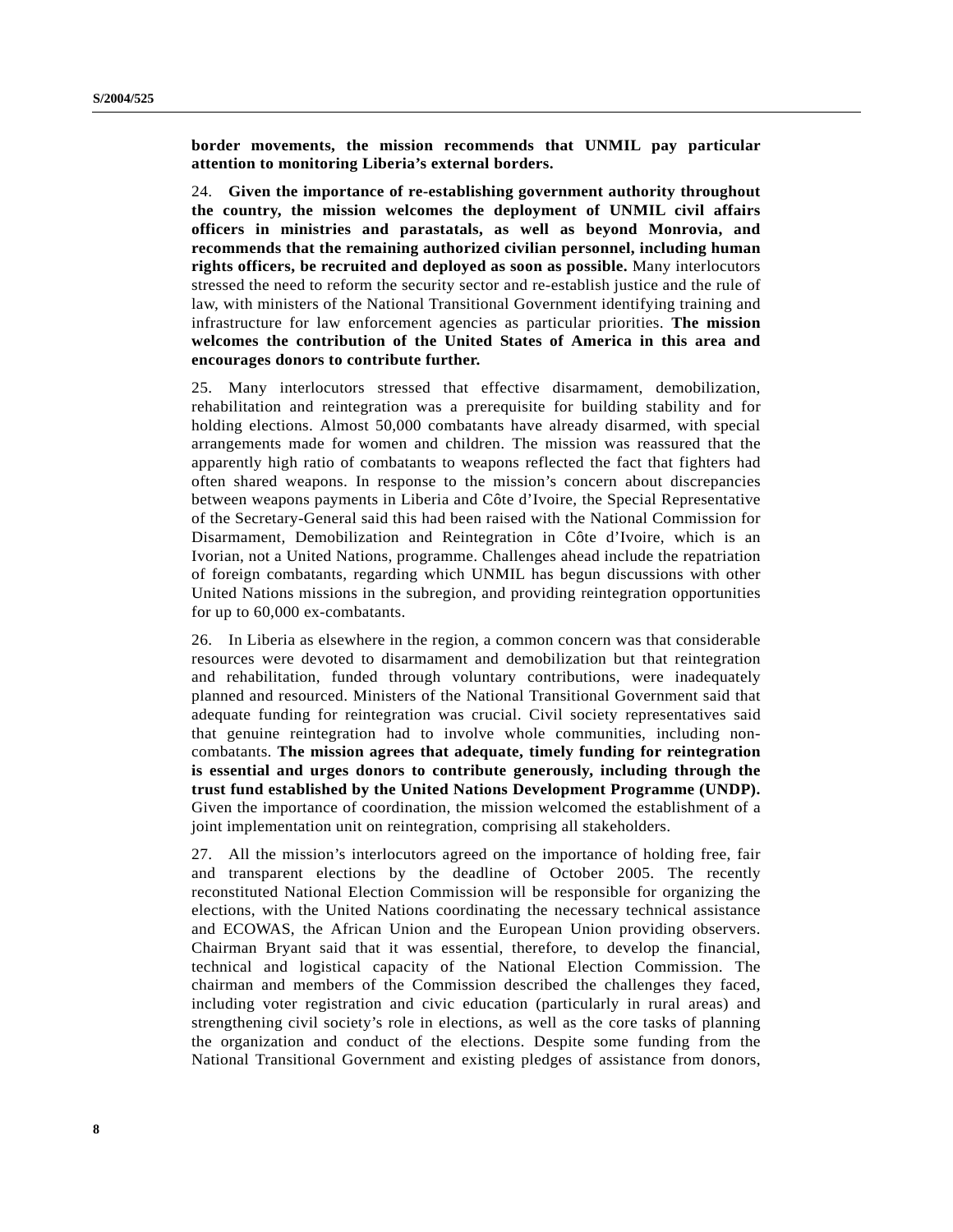the Commission was facing severe resource constraints; for example, district electoral offices had all been destroyed and it had only one vehicle. **The mission encourages donors to support the vital work of the Commission with financial and technical contributions and underlines the importance of helping women prepare to participate in the elections.** The members of the National Transitional Government underlined to the mission the implications for the election process of the resettlement of Liberian ex-combatants repatriated from elsewhere in the region.

28. Chairman Bryant and the Ministers of the National Transitional Government emphasized the importance of lifting United Nations sanctions on timber and diamonds in order to provide revenues for Liberia's reconstruction. Several civil society representatives, however, argued that the sanctions should remain in force until there was full accountability and transparency and until the National Transitional Government had established control over timber and diamonds. The mission reiterated the Security Council's wish to see sanctions ended as soon as the conditions defined in resolution 1521 (2003) had been met, and welcomed the steps being taken or envisaged by the National Transitional Government to meet high standards in the management of public funds, to prepare to join the Kimberley Process and to regulate the timber sector. It clarified that the diamond ban could be lifted once Liberia had a transparent and internationally verifiable diamond certification scheme, thus paving the way for Liberia to join the Kimberley Process. **The mission recommends that the National Transitional Government continue its efforts to achieve the goals in its action plan on timber, including transparent management of government revenues; encourages the Kimberley Process and the Diamond High Council in Antwerp, Belgium, to work with the National Transitional Government on a diamond certification scheme; urges donors to support these efforts; and looks forward to the assessment of these efforts to be conducted by the expert panel on Liberia sanctions.** The Special Representative of the Secretary-General Jacques Klein also reiterated his proposal that UNMIL be mandated to play a more active role in monitoring sanctions. **The mission recommends that the Council give consideration to this proposal.**

29. Chairman Bryant emphasized to the mission that economic growth and job opportunities, especially through private investment and infrastructure development, would be essential to Liberia's long-term peace and stability and in reducing the risk of a relapse into conflict. Representatives of civil society were concerned that corruption continued to flourish. The mission agreed that eradicating corruption was vital. **The mission encourages the National Transitional Government to continue to take the necessary measures to combat corruption and to explore ways of attracting private investment, in conjunction with donors and development partners.**

30. The mission recognized the challenges of providing the necessary humanitarian aid in Liberia, particularly with up to 350,000 Liberian refugees in the subregion to be repatriated by October 2005. **The mission encourages donors to contribute quickly, particularly to the World Food Programme (WFP) and to repatriation efforts of the Office of the United Nations High Commissioner for Refugees (UNHCR).** It stressed the importance of coordination between UNMIL, humanitarian agencies and NGOs, and welcomed the fact that the Deputy Special Representative of the Secretary-General for Humanitarian Affairs also serves as the Resident Representative of UNDP and the Resident Humanitarian Coordinator.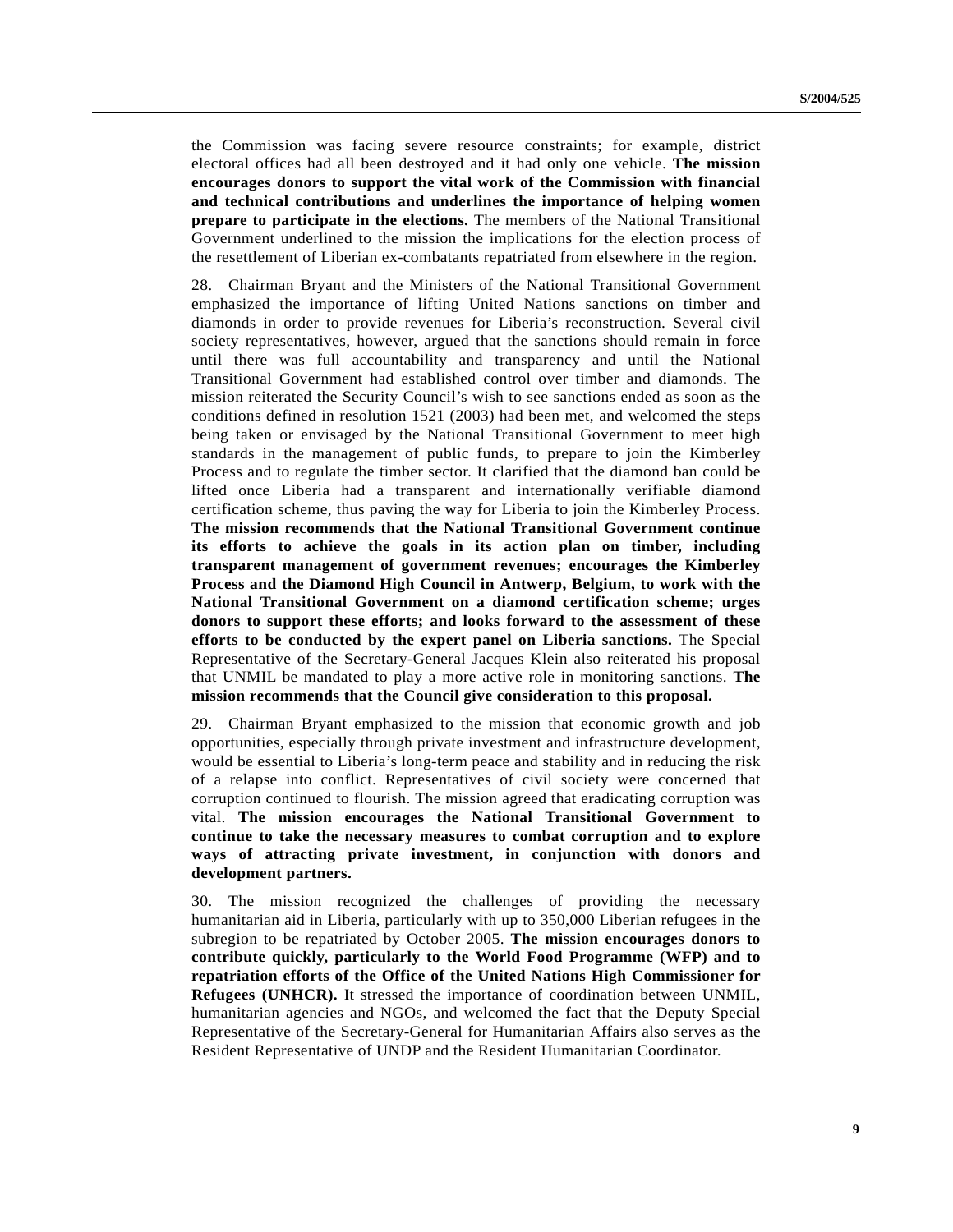31. Both Chairman Bryant and the Special Representative of the Secretary-General saw subregional stability as essential to Liberia's own security, noting that at the Mano River Union Summit, held in Conakry on 20 May 2004, member States had agreed on measures to strengthen security, such as joint border patrols. However, they expressed concern about recent unauthorized cross-border movements. The Special Representative of the Secretary-General said that UNMIL was working with other United Nations missions in the subregion to develop a more effective response to cross-border problems like movements of arms and mercenaries and human trafficking. Progress had already been made on sharing logistics, military liaison and DDR. Similar coordination was starting with ECOWAS. **The mission recommends that UNMIL continue these efforts and looks forward to the Secretary-General's forthcoming recommendations on more effective use of United Nations assets in the subregion. It also encourages the member countries of the Mano River Union to implement their commitments from the recent summit.**

32. The mission discussed the future of former President Taylor of Liberia with interlocutors in several countries. While some parties particularly representatives of civil society organizations, pressed for former President Taylor to stand trial at the Special Court for Sierra Leone, others were concerned that this could jeopardize the peace process in Liberia. The mission stressed to all parties that there could be no impunity, however, for serious violations of human rights and international humanitarian law and that, as stability was assured, the case for bringing former President Taylor to justice would be very strong.

### **Sierra Leone**

33. The mission was pleased to see that significant progress has been achieved in the peace consolidation process in Sierra Leone, with the successful holding of local government elections (the first in 32 years), the gradual handover of responsibility for security in the northern and southern provinces, to the Government by UNAMSIL and the progressive consolidation of state authority. UNAMSIL has thus proceeded with the implementation of its adjustment, drawdown and withdrawal plan.

34. Nevertheless, the gains remain fragile and considerable challenges still face the Government: internal challenges such as widespread unemployment, the outcome of the trials currently under way at the Special Court for Sierra Leone and the establishment of full control over the diamond mining areas; and potential external threats from spillover from other conflicts in the region. President Kabbah therefore welcomed the decision of the Security Council to maintain a residual UNAMSIL presence in Sierra Leone for an initial period of six months, from January 2005. He hoped this would allow the Sierra Leone army and police force time to strengthen their capacity and resources further to the point where they can assume full responsibility for the country's national security. **The mission underlines the importance of this goal and encourages donors to contribute to the restructuring and strengthening of the security sector, including infrastructure and equipment.**

35. The mission stressed the need to address the root causes of conflict, including through a poverty reduction strategy, the continuing consolidation of state authority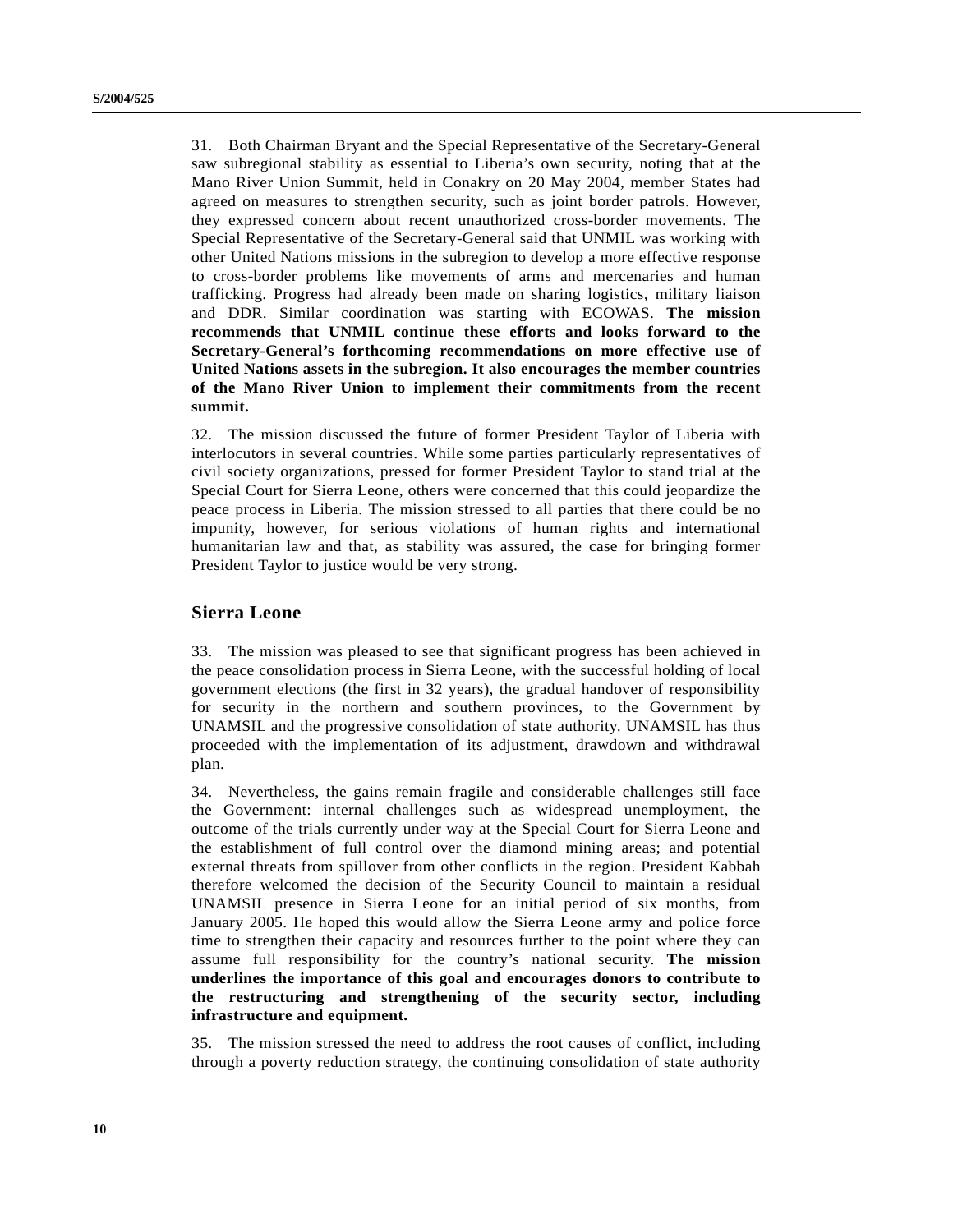throughout the country and anti-corruption measures. Several interlocutors stressed the importance of tackling the major socio-economic problems, which, if left unresolved, could present a risk to the country's security. All agreed that creating jobs and economic growth, particularly for young people, was crucial. The departure of UNAMSIL in 2005 would have a negative impact on the country's economy, at least in the short-term. Ambitious growth rates were needed to offset this and help Sierra Leone out of poverty. President Kabbah said that timely assistance from Sierra Leone's development partners, including the European Union, was important. **The mission encourages Sierra Leone's development partners to disburse their pledges as rapidly as possible.**

36. The restoration of effective Government control over the country's mineral resources, particularly diamond mining, remains a major priority. The mission heard that official diamond exports from January to June 2004 had increased to \$54 million from \$9 million in 2000 thanks to the increase in legal mining, the resumption of Kimberlite mining in Koidu and implementation of the Kimberley Process certification scheme.

37. The mission visited the Special Court for Sierra Leone and congratulated the Prosecutor and Registrar on the progress made since the Council's last mission. The courtroom has now been constructed and trials began on 3 June 2004 with the joint trial of former members of the Civil Defence Force, including their leader, Chief Hinga Norman. The mission welcomed UNAMSIL's ongoing support with security, logistics and public relations. They also welcomed the fact that when the Court's work is concluded, it will leave Sierra Leone with an excellent court facility as well as the valuable legal expertise of those Sierra Leoneans working with the Court.

38. The Prosecutor argued strongly that justice demanded that former President Taylor be handed over to the Court to stand trial. According to the Court's statute, head-of-state immunity did not apply. The Prosecutor confirmed that the indictment of former President Taylor would remain valid even if the Court concluded its work in 2005, as currently scheduled. Asked about the recruitment of child soldiers, the Prosecutor confirmed that this was a crime that fell within the Court's jurisdiction.

39. President Kabbah expressed his concern to the mission about the precarious financial situation of the Court. He had been unhappy with the concept of voluntary funding from the start. **Given the importance of the Court for Sierra Leone's long-term reconciliation, and recognizing the cost-effective, efficient way in which the Court is being run, the mission recommends that donors, particularly those who have not yet contributed to the Court, make every effort to make a contribution.**

40. The mission heard from several interlocutors that the work of the Special Court had a bearing on Sierra Leone's stability; some suggested that its work should be accelerated to ensure its completion while UNAMSIL was still operative.

41. The mission asked about the relationship between the Court and the Truth and Reconciliation Commission. The Prosecutor said the two institutions were complementary mechanisms, both crucial to lasting peace and reconciliation in Sierra Leone. Once the Commission's report is published, the newly established National Commission for Human Rights should begin its work.

42. The Registrar argued that the five detainees in the custody of the Court who were subject to a travel ban under United Nations sanctions should be temporarily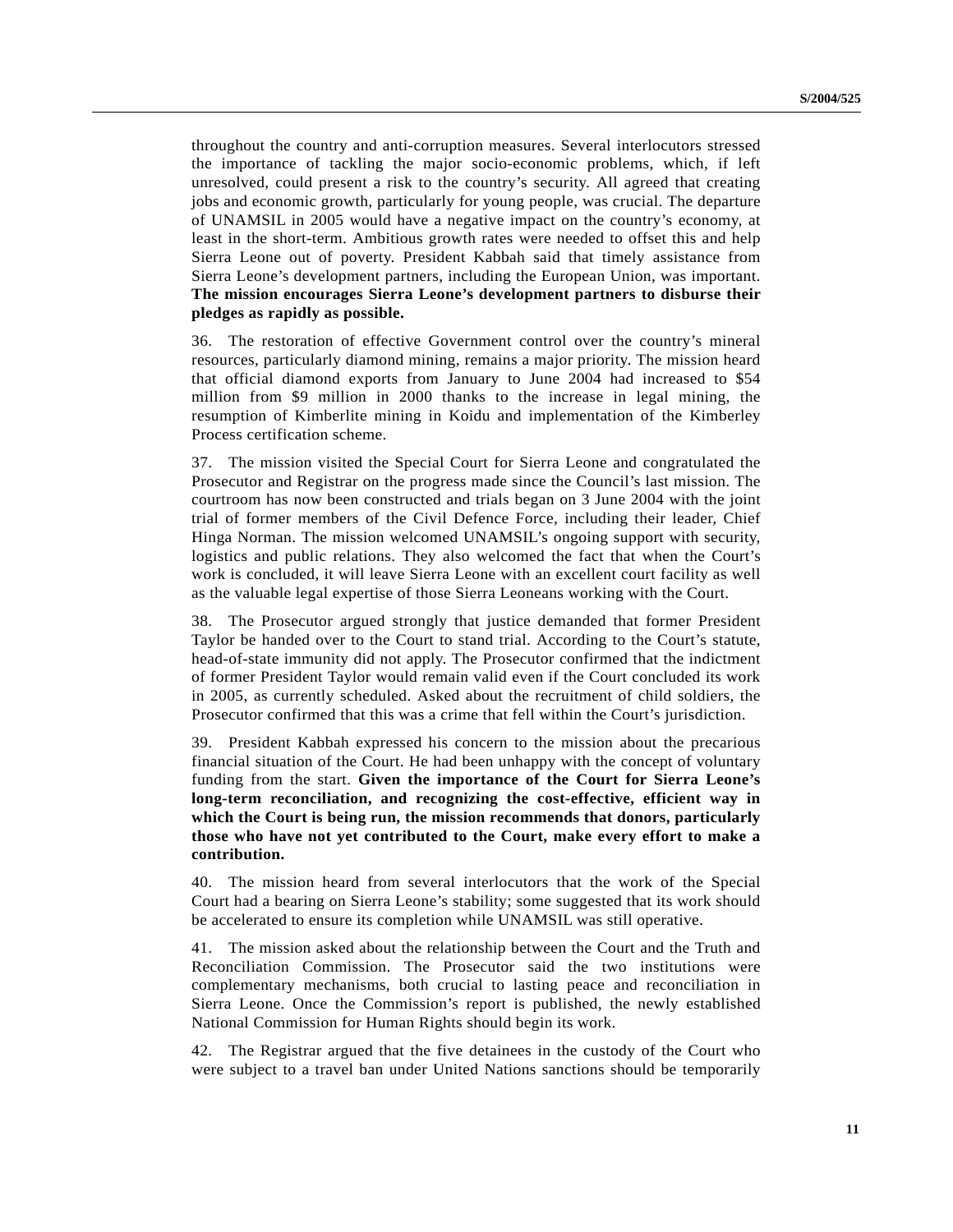removed from the travel ban list if they required medical treatment abroad. It would be detrimental to the cause of justice if another detainee were to die in custody, as had been the case with Foday Sankoh. **The mission recommends that the United Nations sanctions committee on Sierra Leone consider this proposal.**

#### **Guinea-Bissau**

43. The mission's visit to Guinea-Bissau was made jointly with the Economic and Social Council Ad Hoc Advisory Group on Guinea-Bissau and the Group of Friends of Guinea-Bissau (see annex for the list of participants). The following assessments and recommendations are jointly shared.

44. The mission welcomed the significant progress in the political transition in Guinea-Bissau and commended the Government's efforts to meet its most pressing short-term priorities, including paying current salaries to civil servants and the armed forces and ensuring accountability and transparency in the management of public funds. It further welcomed the Government's decision to strengthen the partnership and dialogue with both private and institutional international organizations, in the spirit of the partnership approach endorsed by the Economic and Social Council in 2003, with a view to increasing revenues and recovering international economic and financial confidence. It also acknowledged, with appreciation, the positive remarks made by the visiting mission of the International Monetary Fund (IMF), which gave encouraging signs of renewed support to the country. The mission commended ECOWAS and the Community of Portuguesespeaking Countries for the support provided to the political transition in Guinea-Bissau and urges their continued engagement.

45. The mission urged the Government to persevere in its determination to consolidate the democratic process, to promote good governance, respect for human rights and the rule of law, and to create, with the assistance of the international community, the necessary conditions for the organization of free, fair and transparent presidential elections by March 2005. The Government highlighted its need for financial and technical assistance to organize the elections, and called on the international community for its support in this regard.

46. The mission assured the Government that the international community would continue to support Guinea-Bissau's efforts by recommending to international partners, the Bretton Woods institutions and other donors that they provide the urgently needed resources to address the country's social and economic problems, taking into account the Government's priorities.

47. The mission noted concerns raised by the Government regarding cross-border threats as well as the large amount of arms held by the population and recommended that the Security Council give consideration to these issues.

### **Observations and recommendations**

48. It is the mission's view that, despite the appreciable progress made in carrying out a peaceful transition in Guinea-Bissau, the overall situation in the country remains extremely fragile. Every effort must be made to address a number of major challenges, including: (a) restructuring the armed forces into a professional force,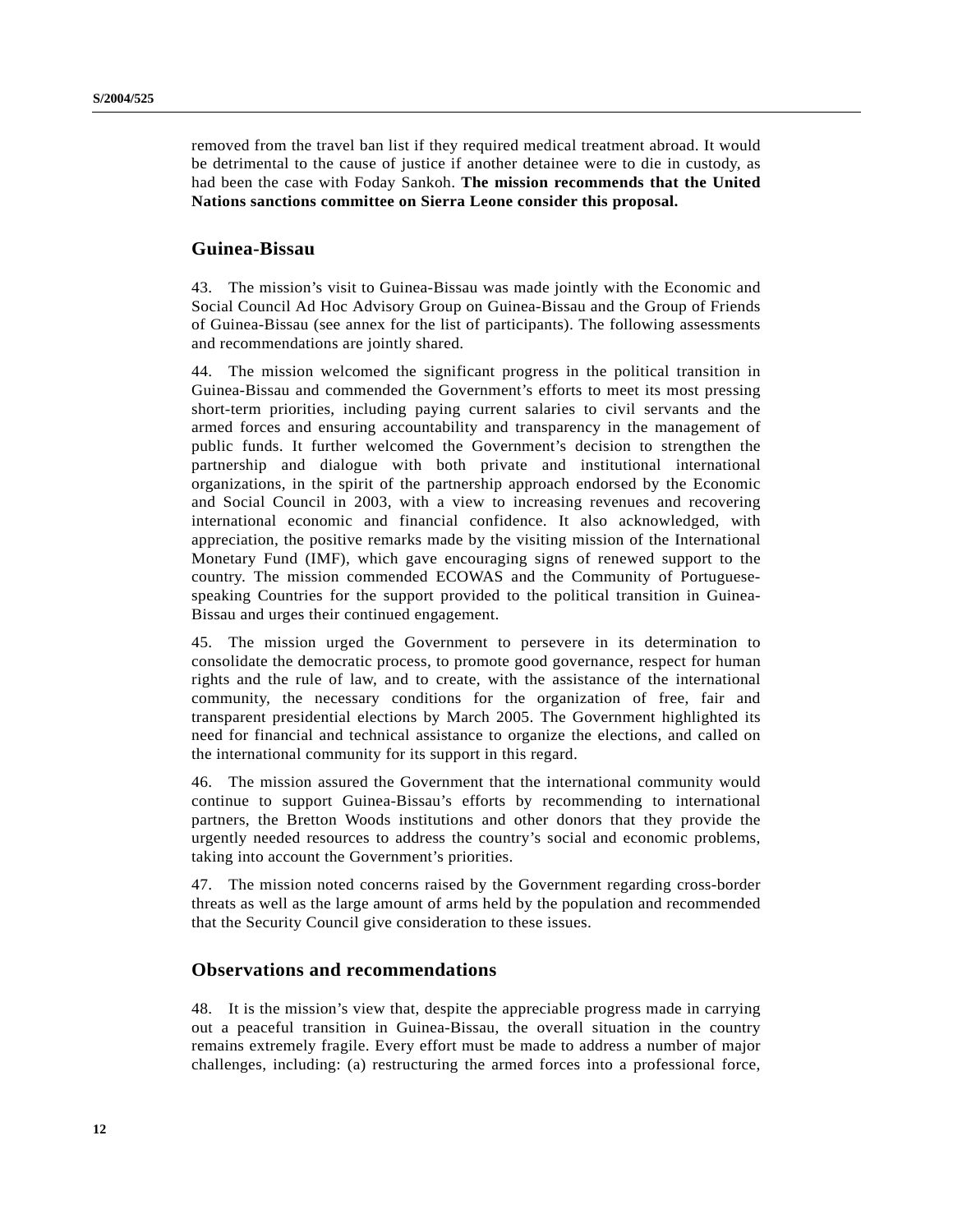with a view to minimizing the risks of relapse into conflict and instability; (b) strengthening national public institutions; (c) redressing social and economic inequities; (d) promoting broad and inclusive internal political dialogue; and (e) mobilizing internal and external resources, from bilateral and multilateral sources, to promote social and economic development and to ensure regular payment of salaries to civil servants and the military. The mission urges continued international support for the successful accomplishment of these goals.

49. **The mission recommends that:**

(a) **Development partners and the donor community, including the Bretton Woods institutions and the European Union, should respond generously to the positive steps taken by the Government by providing both financial resources and technical assistance to enable it to meet its most immediate needs;**

(b) **The Government and IMF should engage in a comprehensive dialogue aimed at the resumption of an IMF programme;**

(c) **UNDP should continue to assist the Government in preparing for the round table conference to take place late in 2004;**

(d) **The Government should take all possible steps to strengthen a culture of good governance, democracy and respect for the rule of law and human rights, including through institutional capacity-building, with the help of international partners;**

(e) **Bilateral and/or multilateral partners should support the restructuring of the armed forces;**

(f) **The Economic and Social Council Ad Hoc Advisory Group on Guinea-Bissau and the Security Council should continue to monitor and support political, economic and social developments in Guinea-Bissau;**

(g) **ECOWAS should include Guinea-Bissau in its regional policies of containing the proliferation of small arms and other security threats in the region.**

#### **The West African subregion: observations and recommendations**

50. In 2003, the Security Council mission called for increased international support for ECOWAS. In 2004, the mission was gratified to learn, both from the Executive Secretary of ECOWAS and from the Special Representative of the Secretary-General for West Africa, about the enlarged programme of collaboration between ECOWAS and the United Nations Office for West Africa. This programme aims to address cross-border problems in the subregion, including several identified by last year's mission: illegal roadblocks on national and regional highways (a major impediment to economic development in the region); youth unemployment; and electoral assistance. **The mission supports the joint efforts by the European Union, UNDP and the United Nations Office for West Africa to establish a strategic and operational planning capacity in the office of the Executive Secretary of ECOWAS. It also welcomes the initiative of the United Nations Office for West Africa and ECOWAS to identify ways of preventing coups d'etat and other unconstitutional means of seizing or holding power, as well as**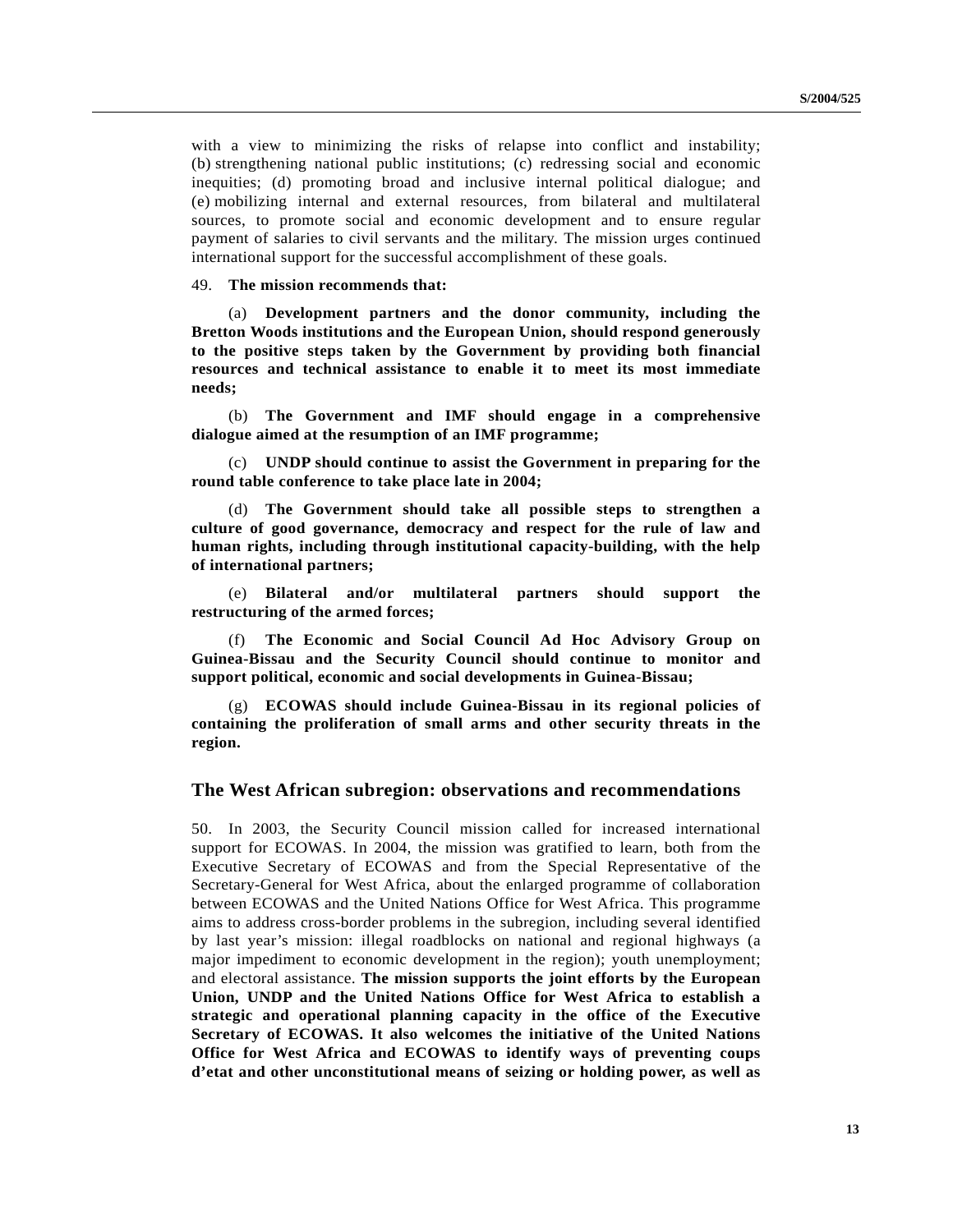#### **to mitigate those abuses of power that are usually the root causes of attempted coups d'état.**

51. ECOWAS and the United Nations system are also working together to translate the recommendations contained in the report of the Secretary-General on ways to combat subregional and cross-border problems in West Africa of 12 March 2004 (S/2004/200) and in the statement by the President of the Security Council of 25 March 2004 (S/PRST/2004/7) into concrete projects and activities. **The mission looks forward to a progress report on those recommendations to be submitted towards the end of 2004.**

52. While the end of the conflict in Liberia and the start of disarmament, demobilization and reintegration activities should end the use of child soldiers in that country, recruitment of child soldiers has not entirely ended in the region. **The mission calls on all parties to cease the use of child soldiers; emphasizes the need to redouble efforts to reintegrate former child combatants; and welcomes the efforts of the United Nations Children's Fund (UNICEF) and other partners to strengthen the Child Protection Unit in ECOWAS.**

53. Last year's mission expressed the view that the United Nations Office for West Africa should be strengthened by resources from within the United Nations or from Member States and that its cooperation with ECOWAS be further strengthened. Although it has now reached its full staffing level of seven professionals, the Office could fulfil its mandate more effectively with additional resources. **With the Office's wide-ranging activities and the importance of a coherent regional approach to the conflicts and other problems afflicting West Africa, the mission recommends that additional resources be provided rapidly for the Office.**

54. In the statement by its President of 25 March 2004, the Security Council stressed the importance of a regional approach in the preparation and implementation of disarmament, demobilization, rehabilitation and reintegration programmes in West Africa. The mission strongly endorses such an approach, given the porousness of State borders and the ease with which weapons and combatants circulate in the subregion. The mission recommends that the office continue to work with the United Nations missions in the region in order to harmonize the various disarmament, demobilization, rehabilitation and reintegration programmes in the region and eliminate any inconsistencies among them, such as major discrepancies in weapons payments. **The mission underlines the need to include in the regional approach to disarmament, demobilization, rehabilitation and reintegration not only those countries emerging from conflict but also those which have been seriously affected by conflicts in neighbouring countries, including Guinea, Mali and Burkina Faso.**

55. The mission was gratified to learn that ECOWAS is planning to strengthen its moratorium on the import, export and manufacture of small arms and light weapons signed in Abuja on 31 October 1998 and to replace it with a mandatory convention. **The mission calls on countries from which arms are exported to West Africa to review more scrupulously the issuance of end-user certificates and to take action against those transgressing national laws or United Nations sanctions in this respect. The mission would find it useful to have the Secretary-General's recommendations on what action the Security Council might take to help reduce the proliferation of small arms in the subregion.**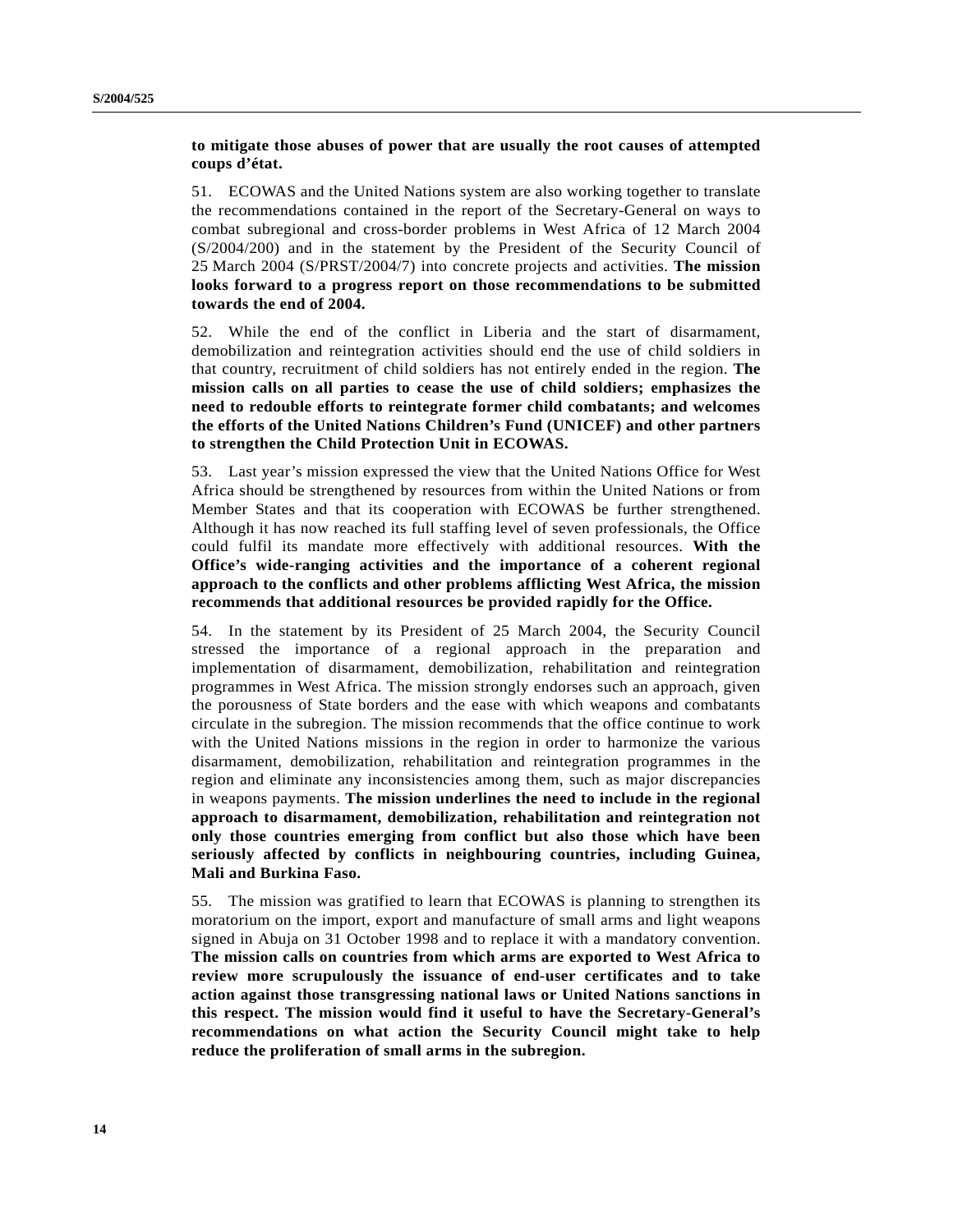56. The mission is greatly encouraged by West African efforts to increase the subregion's peacekeeping capacity by establishing, as part of a broader strategy by the African Union, a stand-by force for more rapid deployment. **It calls for assistance, particularly transport capacity and other logistical assistance, to be provided by more donor countries and institutions, including through such training centres of excellence as the Kofi Annan International Peacekeeping Training Centre in Accra.**

57. The mission discussed the broad importance of developing an effective conflict prevention strategy. **The mission encourages ECOWAS to develop such a strategy, working with the United Nations Office for West Africa and taking into consideration the recommendations of the recent United Nations/European Union assessment mission.**

58. Many interlocutors raised their concerns about the special problems experienced by certain border zones in West Africa and the fact that they are often the first to be affected by neighbouring instability. Particularly sensitive areas include the Guinean province of Guinea-Forestière, which borders on Sierra Leone, Liberia and Côte d'Ivoire, and those provinces in Mali and Burkina Faso adjoining Côte d'Ivoire. **The mission recommends that the United Nations system work on integrated strategies in cooperation with the Governments concerned in dealing with the broad range of problems afflicting these areas in order to try to prevent conflict from spreading further.** These strategies would involve the United Nations Office for West Africa, the Office for the Coordination of Humanitarian Affairs of the Secretariat, the relevant United Nations country teams, the European Union and other development partners, and United Nations peace operations in countries from which much of the insecurity is exported.

59. In several countries the mission heard concerns about unauthorized crossborder movements from neighbouring countries. The mission concurs on the need for continuing action to prevent unauthorized cross-border movements, which remain a cause for concern and a potentially destabilizing factor. **It therefore urges all countries in the subregion to ensure that border controls curb such movements and urges United Nations peacekeeping operations to pay special attention to monitoring border areas.** The President of Guinea assured the mission that the Guinean security forces were patrolling Guinea's borders and confiscating small arms in the border areas.

60. Responses to consolidated humanitarian appeals for the region have often been low. **The mission urges donors to increase their contributions to these appeals. It also encourages greater support for West African civil society organizations, particularly women's groups, in order to help them play a more decisive role in the promotion of peace and sustainable development.**

61. Among other concerns raised during the mission were the alarming rates of HIV/AIDS in parts of the region, exacerbated by the various conflicts. The issue of polio was raised with President Obasanjo, who said the non-provision of vaccinations in Kano State was inexcusable, but that the matter would soon be resolved.

62. Many interlocutors underlined the need to create jobs and economic opportunity in West Africa as an essential element of lasting peace. Without them, countries could easily slip back into conflict, particularly after United Nations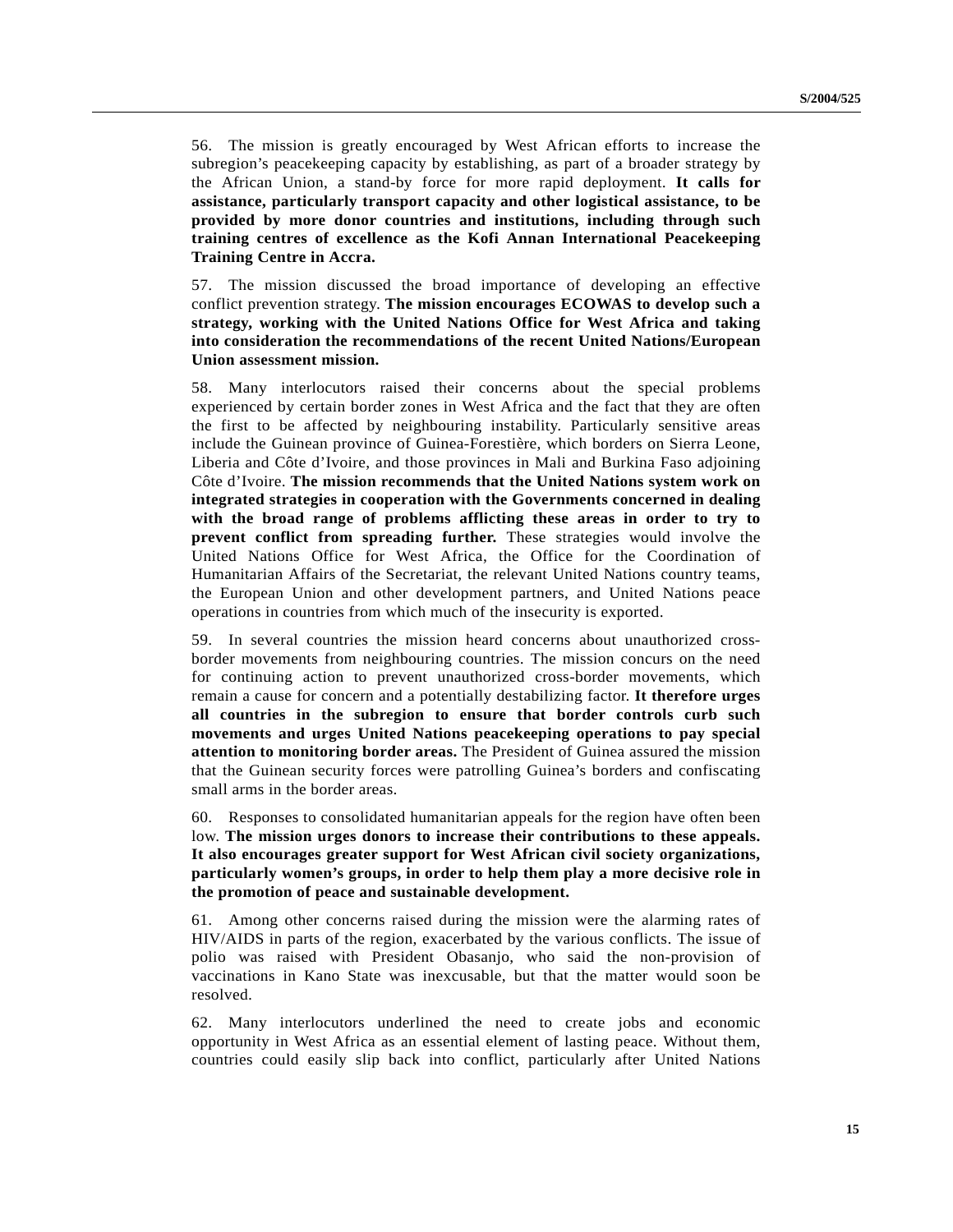peacekeeping operations have left. The mission stressed the need for countries of the region, working with their international partners, to do their utmost to create a more favourable investment climate. Without greatly increased private and public investment in West Africa, it will be difficult to achieve the levels of economic growth necessary for addressing the pressing region-wide problem of unemployment among the young. **The mission therefore recommends that Governments in the region work towards achieving greater governmental accountability and transparency, through measures such as vigorous anti-corruption campaigns and policies.**

63. The mission agrees with its many interlocutors who insisted on the principle of no impunity for serious human rights abuses, or for those who have fanned the flames of conflict in their own territories or in their neighbours'. **The mission urges the Security Council to take the necessary measures at the appropriate time, including through the imposition of targeted sanctions against the individuals concerned.**

64. The mission reiterated its support for increased levels of collaboration and coordination within and between United Nations missions in West Africa. It notes that the UNAMSIL-chaired working group of United Nations missions has begun its work. **The mission looks forward to receiving the report of the Secretary-General on this subject, as well as to hearing the outcome of the regular meetings of the Special Representatives of the Secretary-General in the region.**

65. The mission fully recognizes that the international attention paid to the countries hosting United Nations peace missions must not come at the expense of those countries of the region that are currently stable and that show strong commitment to good governance, protection of human rights and good-neighbourly relations. **The mission encourages the international community to strengthen its partnerships with such countries and to continue their assistance to them,** in order to provide an example to others and an incentive for these countries to continue their efforts.

66. The mission would like to record its deep appreciation for the efforts of the four Special Representatives of the Secretary-General, as well as the other heads of United Nations offices based in the region, on behalf of peace and development in West Africa. It would also like to thank all the United Nations officials in the region and the members of the Secretariat who accompanied the mission for their vital role in ensuring its success.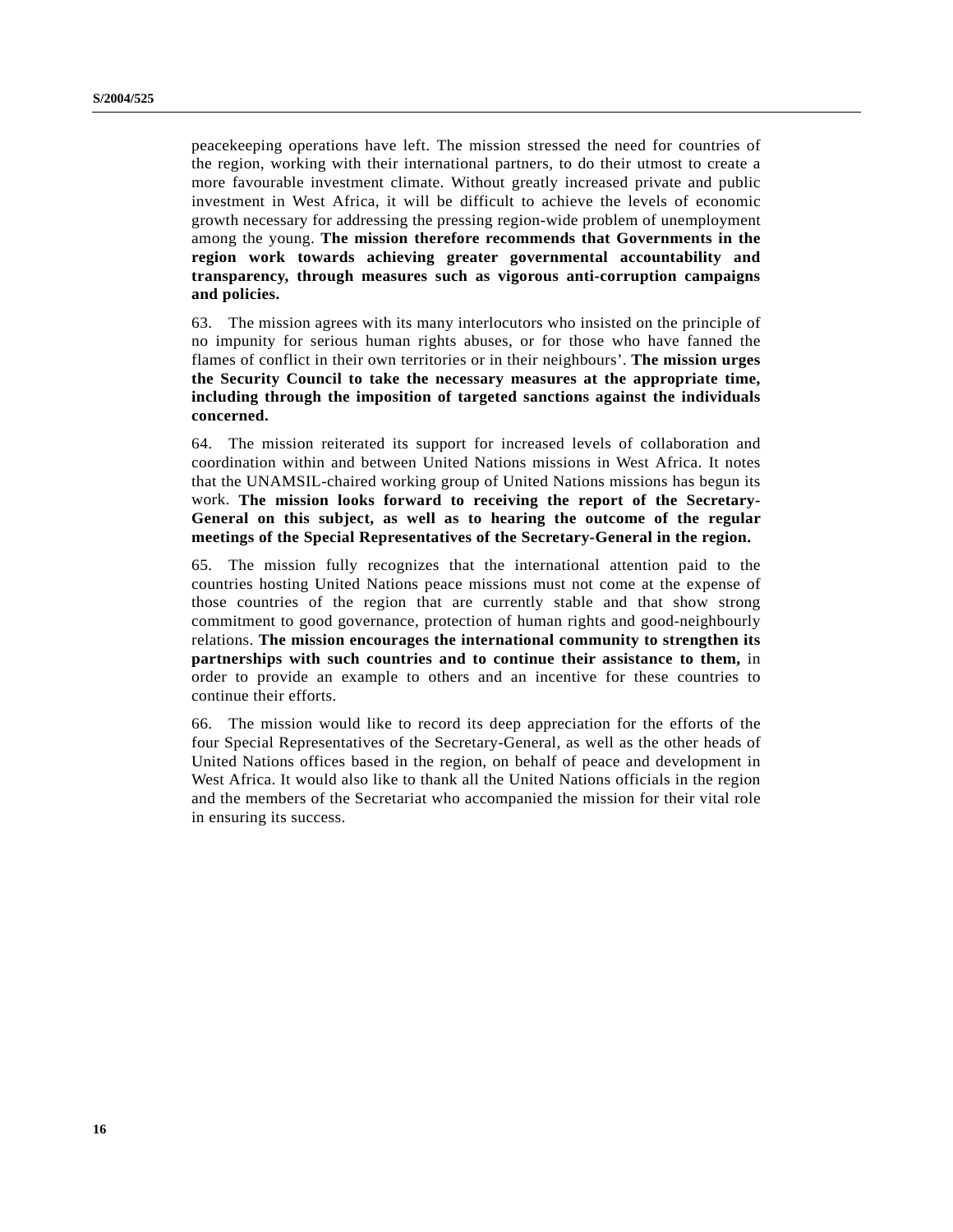## **Annex**

## **Terms of reference and composition of the Security Council mission to West Africa, 20-29 June 2004**

## **A. Terms of reference**

#### **Regional**

- Identify a coherent strategy for United Nations intervention across the spectrum from conflict prevention to peace-building
- Encourage the Economic Community of West African States (ECOWAS) and its member States, in coordination with the United Nations, to design and implement a subregional conflict prevention strategy, including how to tackle cross-border problems
- Assess what practical support is needed to strengthen ECOWAS, in particular in its work on conflict prevention, peacekeeping and peace-building
- Encourage strengthened cooperation among States of the subregion and between ECOWAS, the Mano River Union and the United Nations
- Identify what additional measures are needed to promote sustainable peace and security, including development, and the role of donors in supporting them
- Consider how to build on the current cooperation among United Nations missions and United Nations bodies in the subregion, including through the offices of the Special Representative of the Secretary-General for West Africa
- Assess progress towards Council objectives on protection of civilians and children affected by armed conflict
- Emphasize the need for all countries to respect their obligations on human rights and international humanitarian law
- Underline the Council's support for civil society, including women's groups
- Assess the role of sanctions and their effectiveness in helping build peace and stability in the subregion

#### **Sierra Leone**

- Assess progress towards building long-term security and sustainable development, identifying areas for priority attention by the Government and donors
- Consider appropriate benchmarks for the drawdown of the United Nations Mission in Sierra Leone (UNAMSIL) in 2005
- Assess the contribution of the Special Court and the Truth and Reconciliation Commission in addressing the root causes of the conflict

#### **Liberia**

• Support the National Transitional Government of Liberia in its efforts to rebuild Liberia and establish the conditions for free and fair elections in 2005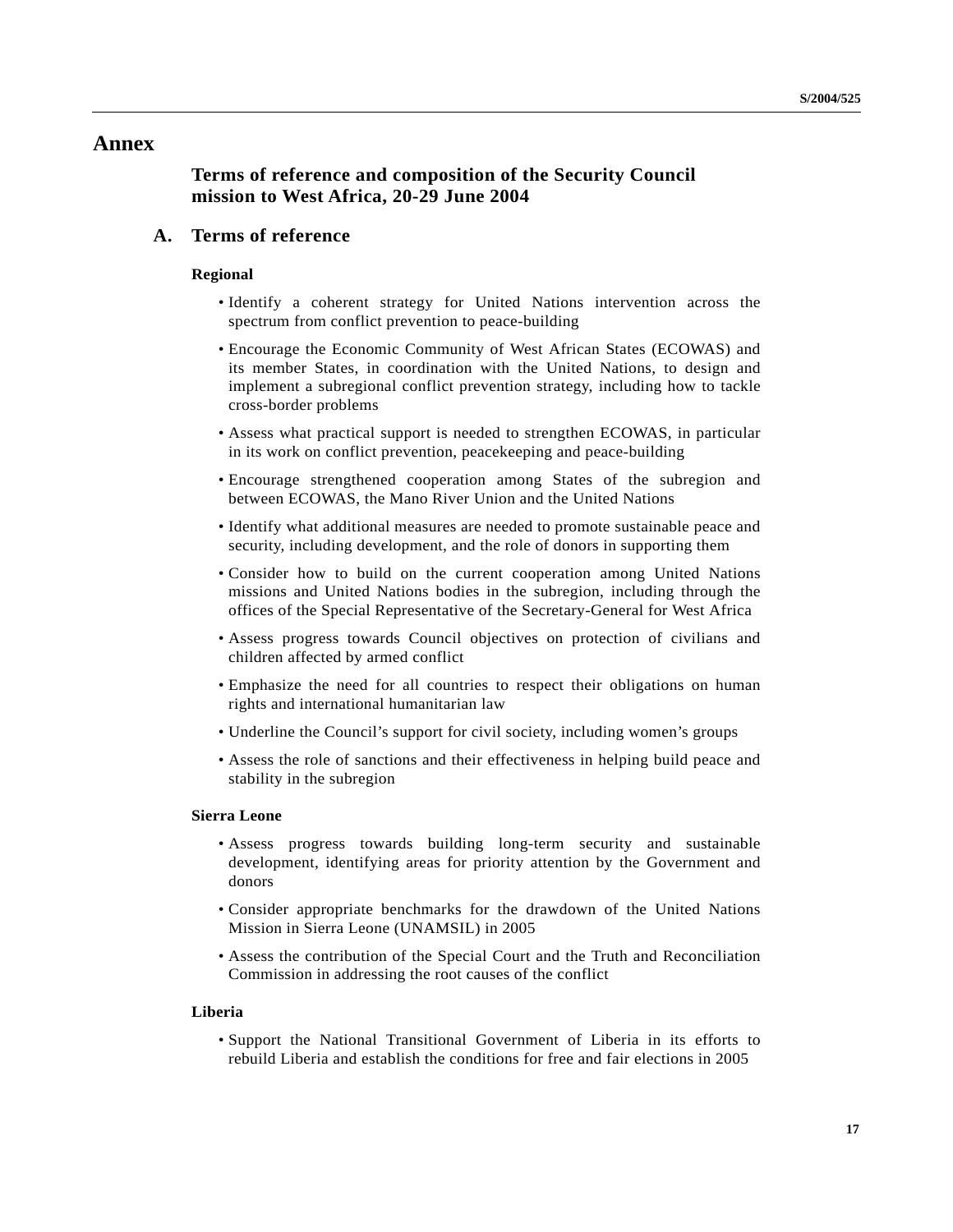- Urge all members of the National Transitional Government to work together for shared goals and to ensure that no factions undermine the implementation of the Accra Peace Agreement
- Assess the impact of the Implementation Monitoring Committee in ensuring the full implementation of the Accra Peace Agreement
- Review progress made by the United Nations Mission in Liberia (UNMIL) in establishing security and implementing its mandate, in particular disarmament, demobilization and reintegration
- Assess progress towards fulfilling the criteria for lifting sanctions

#### **Côte d'Ivoire**

- Remind every Ivorian party of its responsibility to keep the national reconciliation process on track, including through participation in good faith in the Government of National Reconciliation and in Parliamentary business, and by beginning to disarm militias and armed groups, as stipulated in the Linas-Marcoussis Agreement
- Assess how the United Nations Mission in Côte d'Ivoire and the Monitoring Committee are helping to move all parties towards full implementation of the Linas-Marcoussis Agreement and credible and transparent elections in 2005
- Review progress made towards addressing the underlying causes of the conflict

#### **Guinea-Bissau**

- Demonstrate the Council's support for the Government's efforts to promote national reconciliation and restore democratic institutions, including free and fair Presidential elections in 2005
- In cooperation, with the Economic and Social Council Ad Hoc Advisory Group on Guinea-Bissau, assess the priority needs of the Government and identify what further steps can be taken to strengthen the partnership between the Government and the international community and to encourage increased donor support

### **B. Composition**

The composition of the mission was as follows:

Emyr Jones Parry, head of mission, United Kingdom of Great Britain and Northern Ireland

Mourad Benmehidi (Algeria)

Ismael Gaspar Martins (Angola)

Joël W. Adechi (Benin)

Irene Vida Gala (Brazil)

Hugo Ignacio Llanos (Chile)